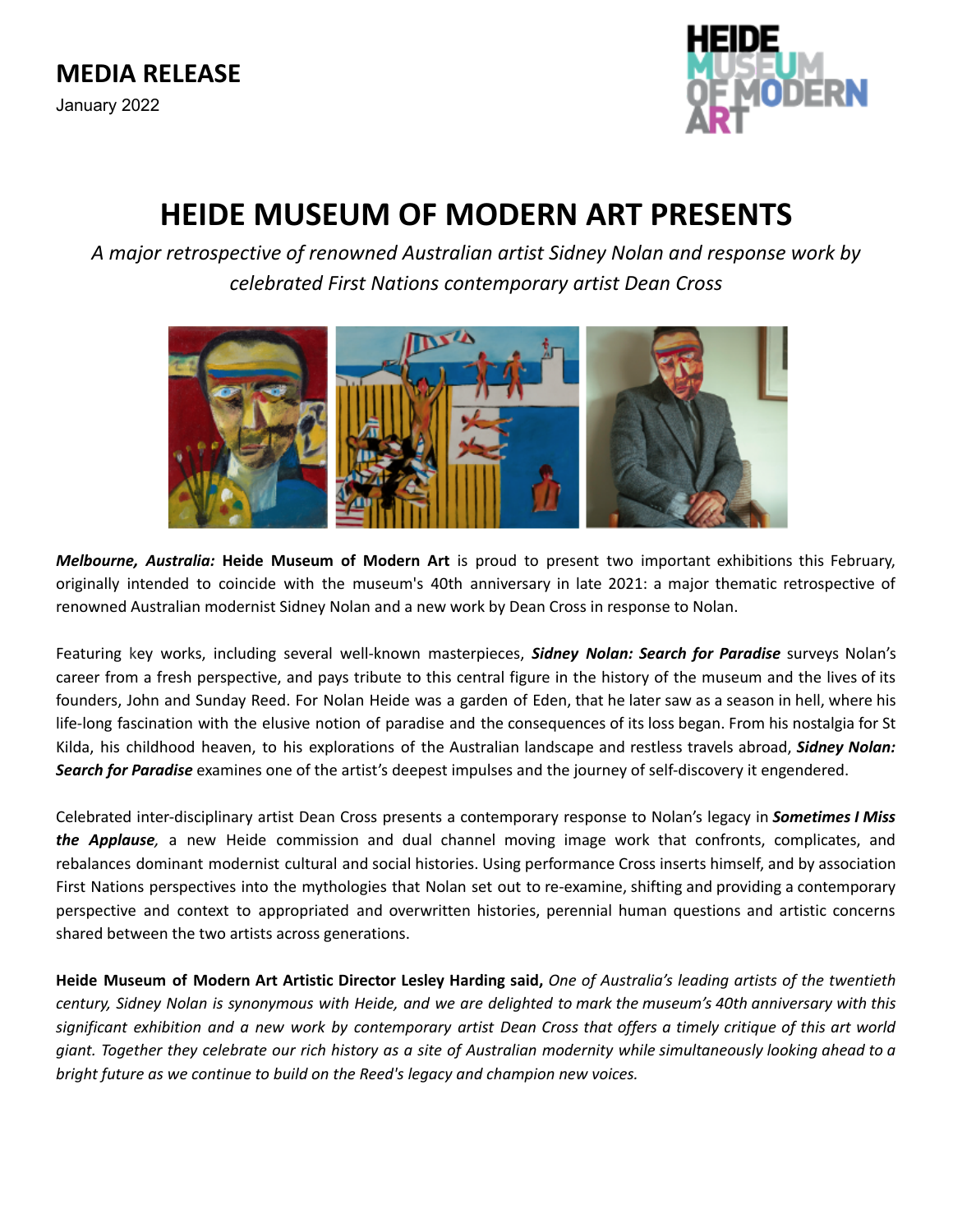January 2022



Presented in the Heide Museum of Modern Art's Main Galleries, *Sidney Nolan: Search for Paradise* offers new insights into his life-long fascination with the elusive notion of paradise, beginning with Nolan's nostalgia for St Kilda, his childhood heaven, his arcadian Heide years, and his revelations about the Australian landscape in the Wimmera in the early 1940s. It includes later representations of Australia and its mythic figures, including Ned Kelly, Eliza Fraser, and Burke and Wills, which embody similar ideas of the promised land and escape, exile, and futility. Paintings of travels to alluring locations from the mid-1950s and beyond further document Nolan's realisation that 'nothing is fixed—everything keeps being transformed—and you have to sense where Paradise is in the process'.

**Heide Museum of Modern Art Head Curator Kendrah Morgan commented,** *Sidney Nolan: Search for Paradise is an* important project for Heide. It acknowledges Nolan's significance to not only the history of Heide and its reputation as a crucible of modernism in Australia, but also to its legacy. Including many well-known masterpieces, the exhibition also considers Nolan's diversity of interests, techniques, and aesthetic approaches during pivotal periods in his career as he sought critical recognition and commercial success and embarked on his life beyond his enmeshment with the Reeds.

#### **The exhibition is structured using six themes including.**

- **Childhood Heaven** explores Nolan's ongoing nostalgic connection to St Kilda, for him a utopian site of evocative memories from his childhood and youth.
- **Garden of Eden** focuses on Nolan's formative period time at Heide with art patrons John and Sunday Reed, leading into his reinvention of the Australian landscape in the Wimmera, and his imaging of a uniquely Australian myth in the form of his visual narrative of the Kelly gang's exploits.
- **Paradise Lost and Found** traces Nolan's 1947 trip to Queensland, encounter with Fraser Island and rupture with the Reeds, as expressed through his preoccupation with the story of Eliza Fraser and her betrayal of the convict Bracewell. This theme also examines Nolan's representation of the Australian outback as both paradise and its inversion through lyrical studies of Queensland scenery, flora and fauna and surrealist-inflected drought images, along with paintings of Burke and Wills' ill-fated expedition.
- **The Promised Land** follows Nolan to Europe in the 1950s, charting his sojourns in Italy, on the idyllic Greek island of Hydra, and subsequent travels to far-flung exotic locations such as Africa and Antarctica.
- Search for Self features a number of celebrated self-portraits and images of alter ego that explore Nolan's identification with complex and romanticised anti-heroes, from the fugitive bushranger Ned Kelly and fictitious poet Ern Malley to transgressive proto-surrealist Arthur Rimbaud.
- **Paradise Garden** sees the exhibition and Nolan's wanderings come full circle in an immersive installation of fecund tropical Paradise Garden drawings that were conceived in tandem with vengeful poems reflecting on Nolan's past relationship with the Reeds and Heide. At once sensuous and venomous, these works embody the paradox of Nolan's ceaseless quest, with paradise forever beyond his reach.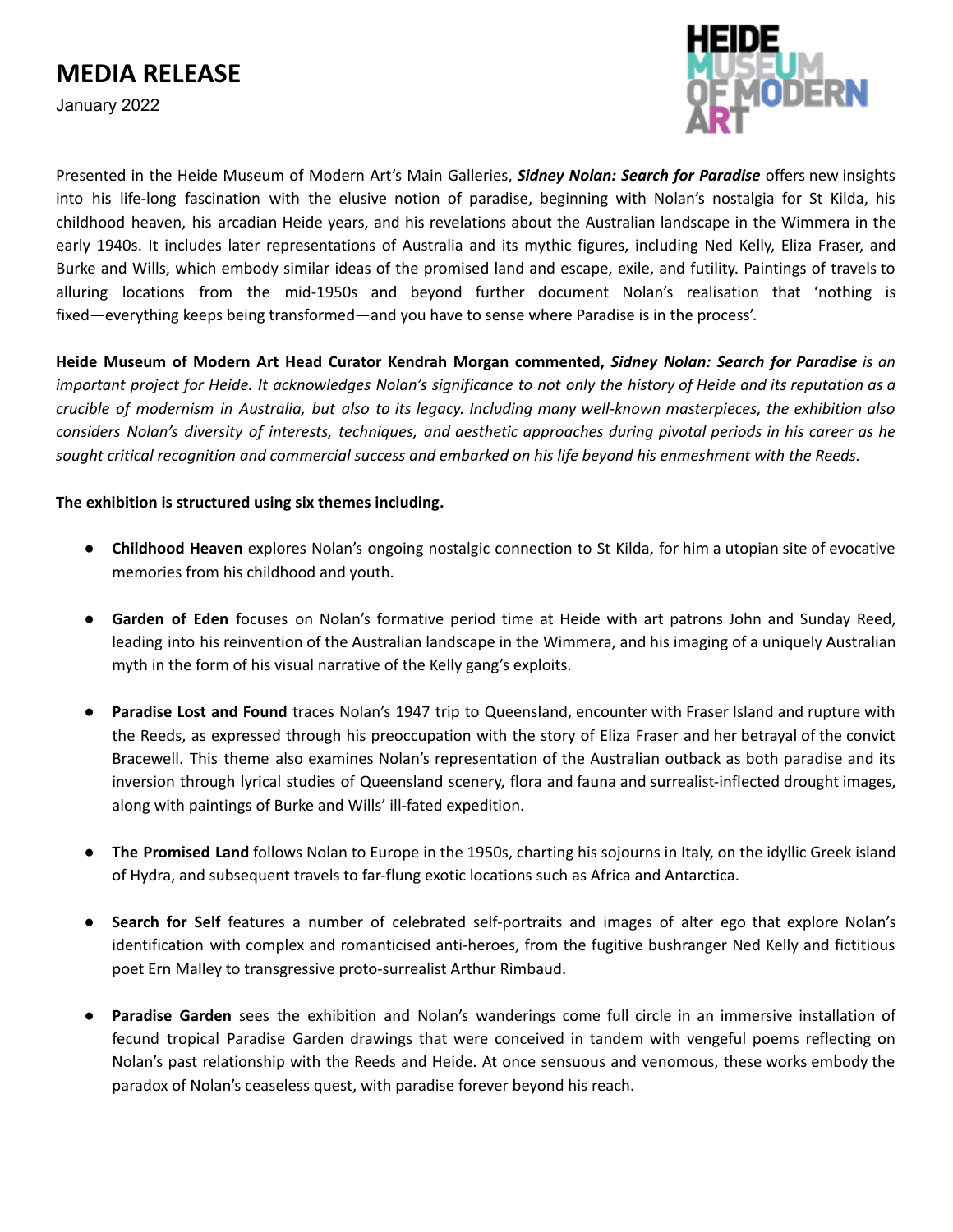### **MEDIA RELEASE**

January 2022



Presented in the Project Gallery from 5 February, *Sometimes I Miss the Applause* by inter-disciplinary artist **Dean Cross** focuses on the life, work and persona of Sidney Nolan and draws upon some of Nolan's most recognisable imagery. Wearing a mask with a likeness of Nolan, Cross appropriates a self-portrait painting from 1943, conflating Nolan's image with his own. Through this shift of identity Cross triggers a complex narrative in which autobiographical moments from both his and Nolan's life become inextricably intertwined suggesting a series of convergences, cultural collisions and slippages in time.

In his unfolding parallel narrative, two characters, each on separate screens, with the composite appearances of Cross and Nolan, simultaneously rehearse a dance performance. Identifying their dance movements as 'a rehearsal', Cross incisively alludes to history and culture as a dynamic work-in-progress, a complex unfinished trajectory in which ideas, practices and gestures are constantly shifting being contested, challenged, redefined, rewritten and realigned. With *Sometimes I Miss the Applause Cross* explores Heide as simultaneously a site of Australian modernity and millennia of First Nations cultural practice.

**Heide Senior Curator Melissa Keys said,** *with a background in contemporary dance and choreography and a multidisciplinary practice spanning installation, sculpture and photography, Dean Cross has become one of Australia's* most exciting and ascendant early career artists. This new commission continues his personal fascination with Sidney Nolan's artistic practice, legacy and life. Sometimes I Miss The Applause explores Heide simultaneously as a site of Australian modernity and millennia of First Nations cultural practice and continuing history. The work confronts and explores the legacy of modernism, shifting perspective from dominant cultural and social histories, offering audiences a timely and fresh celebration, critique and rebalancing take on Nolan's contribution as a pivotal figure in visual culture and *national identity.*

#### *ENDS*

**MEDIA CONTACT:** For further information or interview requests please contact Claire Martin, [claire@articulatepr.com.au,](mailto:claire@articulatepr.com.au) 0414 437 588 or Kym Elphinstone, [kym@articulatepr.com.au,](mailto:kym@articulatepr.com.au) 0421 106 139.

#### [IMAGES](https://www.dropbox.com/sh/1aunuyn7ys880zv/AAD4aVMcFHp44Gq2g8l4bEyxa?dl=0) HERE

**IMAGE CAPTIONS (L to R):** Sidney Nolan *Self Portrait* 1943 Ripolin enamel on hessian sacking 61 x 52 cm Art Gallery of New South Wales, Sydney Purchased with funds provided by the Art Gallery Society of New South Wales 1997 © The Trustees of the Sidney Nolan Trust/DACS. Licensed by Copyright Agency

Sidney Nolan *Bathers* 1943 ripolin enamel on canvas 62.9 x 75.5 cm Heide Museum of Modern Art, Melbourne Bequest of John and Sunday Reed 1982 © The Trustees of the Sidney Nolan Trust/DACS. Licensed by Copyright Agency